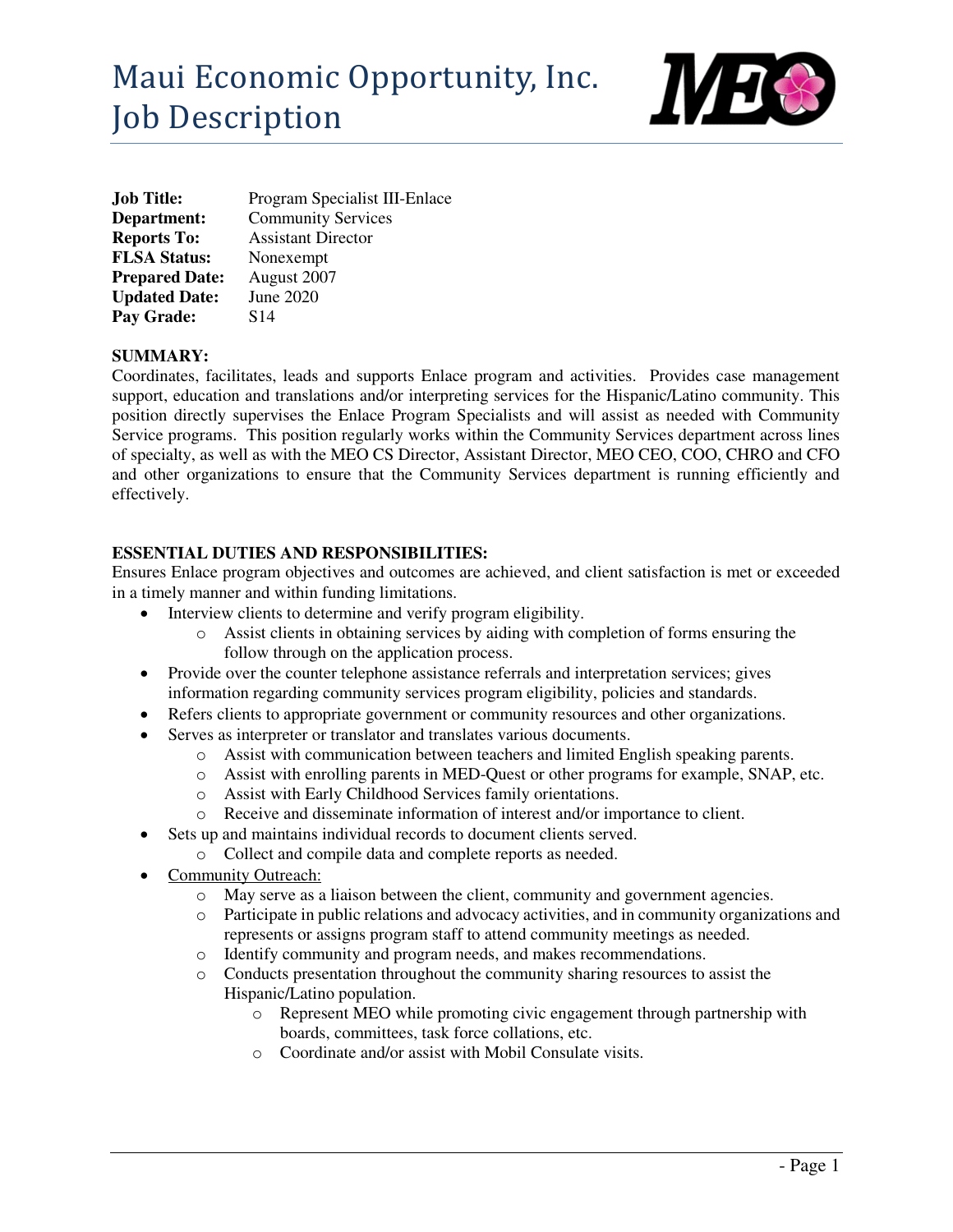

- Human Relations Management:
	- o Work with the CS management team and the human resource team to ensure proper and consistent handling of all personnel matters. This includes staff recruitment, retention, training/development, benefits, coaching/corrective actions, investigations, union interactions, clearances, and reporting.
	- o Coordinate and/or ongoing training in all areas.
	- o Active management of team members to ensure engaged team members.
- Communications:
	- o Keep the Community Services management team informed on all issues that affect Community Services and the agency in a timely manner, coordinating with the Director and Assistant Director of Community Services as needed to ensure smooth operations.
	- o Conduct regular staff meetings for information sharing and problem resolution.
	- o Active participation in general MEO meetings.
	- o Maintains confidentiality at all times.
- Safety:
	- o Actively promotes a high level of safety for Community Services, adhering to/supporting all safety policies and programs for staff and clients, and assisting with creating additional safety processes if needed.
- Operates a company vehicle for company business.
- Understands, follows and supports all safety policies and programs.
- Regular attendance.

### **NONESSENTIAL DUTIES AND RESPONSIBILITIES:**

• Perform other duties as assigned.

### **SUPERVISORY RESPONSIBILITIES:**

One Part-time Enlace Program Specialist.

### **QUALIFICATIONS:**

To perform this job successfully, an individual must be able to perform each essential duty satisfactorily. Reasonable accommodations may be made to enable individuals with disabilities to perform the essential functions. The requirements listed below are representative of the knowledge, skill, and/or ability required.

- Working knowledge of the Hispanic/Latino community, and social service agencies and available community resources.
- Working knowledge of completing client application forms and making referrals.
- Working knowledge of interviewing techniques and public relations.
- Demonstrate motivational skills, and the ability to direct clients to appropriate resources.
- Ability to establish working relationships with appropriate community agencies.
- Ability to manage many projects at a given time, meet deadlines and prioritize workload.
- Understanding of community history, traditions and beliefs.
- Understands and relates to diverse cultural backgrounds and various social and economic levels.
- Excellent interpersonal skills, which include, written, verbal and listening, both in English and Spanish
- Cooperative team player and a desire to help others.
- Knowledge and application of proper telephone etiquette.
- Organized, detail, and tasks oriented.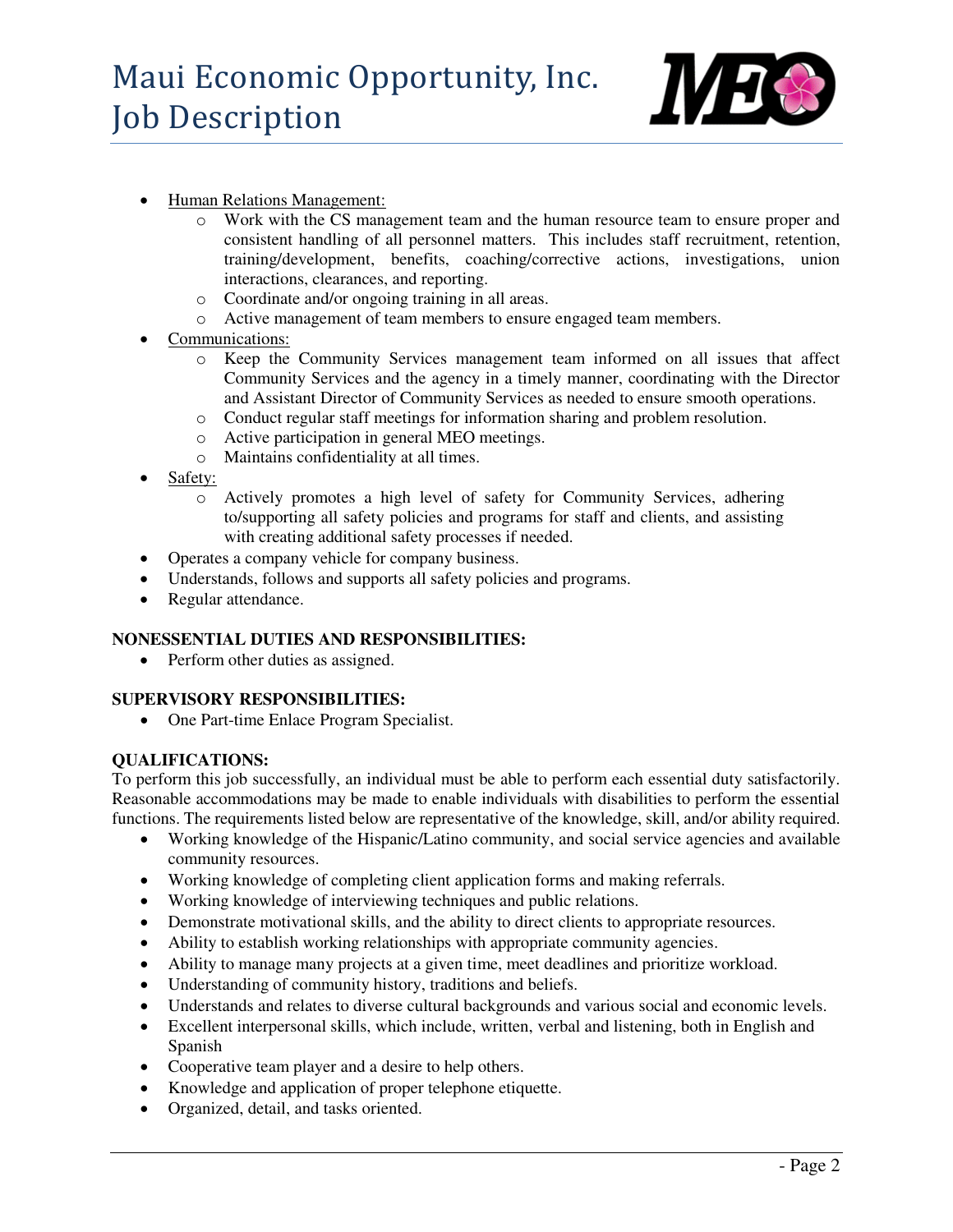

- Working knowledge of computer applications including desktop applications and data entry.
- Basic typing skills and the ability to use standard office machines.
- Must provide and maintain a clean traffic abstract and a valid driver's license.
- Ability to pass a Department of Transportation (DOT) physical, and comply with the provisions of MEO's Substance Abuse Policy
- Ability to work varied shifts, which may occasionally include nights and weekends.
- Ability to travel on off-island on occasion.

## **EDUCATION and/or EXPERIENCE:**

 Bachelor's or associate's degree in a related field and documented experience working with the Hispanic community, or equivalent combination of education and experience

## **LANGUAGE SKILLS:**

- Ability to communicate effectively in oral and written English and Spanish.
- Ability to translate written and oral word to and from Spanish/English.
- Ability to read and interpret documents such as contracts and grants
- Ability to write routine reports and correspondence.
- Ability to speak effectively before groups of clients, co-workers and community resources.

### **MATHEMATICAL SKILLS:**

Ability to add, subtracts, multiply, and divides in all units of measure.

## **REASONING ABILITY:**

- Ability to apply sound judgment to carry out detailed but uninvolved written or oral instructions.
- Ability to deal with problems involving a few concrete variables in standardized situations.
- Ability to interact, relate and have compassion for persons with mental and/or physical disabilities.
- Ability and desire to help those less fortunate.

## **CERTIFICATES, LICENSES, REGISTRATIONS:**

• Valid driver's license and access to an insured vehicle.

# **PHYSICAL DEMANDS:**

The physical demands described here are representative of those that must be met by an employee to successfully perform the essential functions of this job. Reasonable accommodations may be made to enable individuals with disabilities to perform the essential functions. While performing the duties of this job, the employee is:

- Frequently required to sit; use hands to finger, handle, or feel; and talk or hear.
- Occasionally required to stand, walk, and reach with hands and arms.
- Regularly lift and/or move up to 10 pounds and occasionally lift and/or move up to 25 pounds. Specific vision abilities required by this job include close vision, and ability to adjust focus.

### **WORK ENVIRONMENT:**

The work environment characteristics described here are representative of those an employee encounters while performing the essential functions of this job. Reasonable accommodations may be made to enable individuals with disabilities to perform the essential functions. While performing the duties of this job, the employee is occasionally: